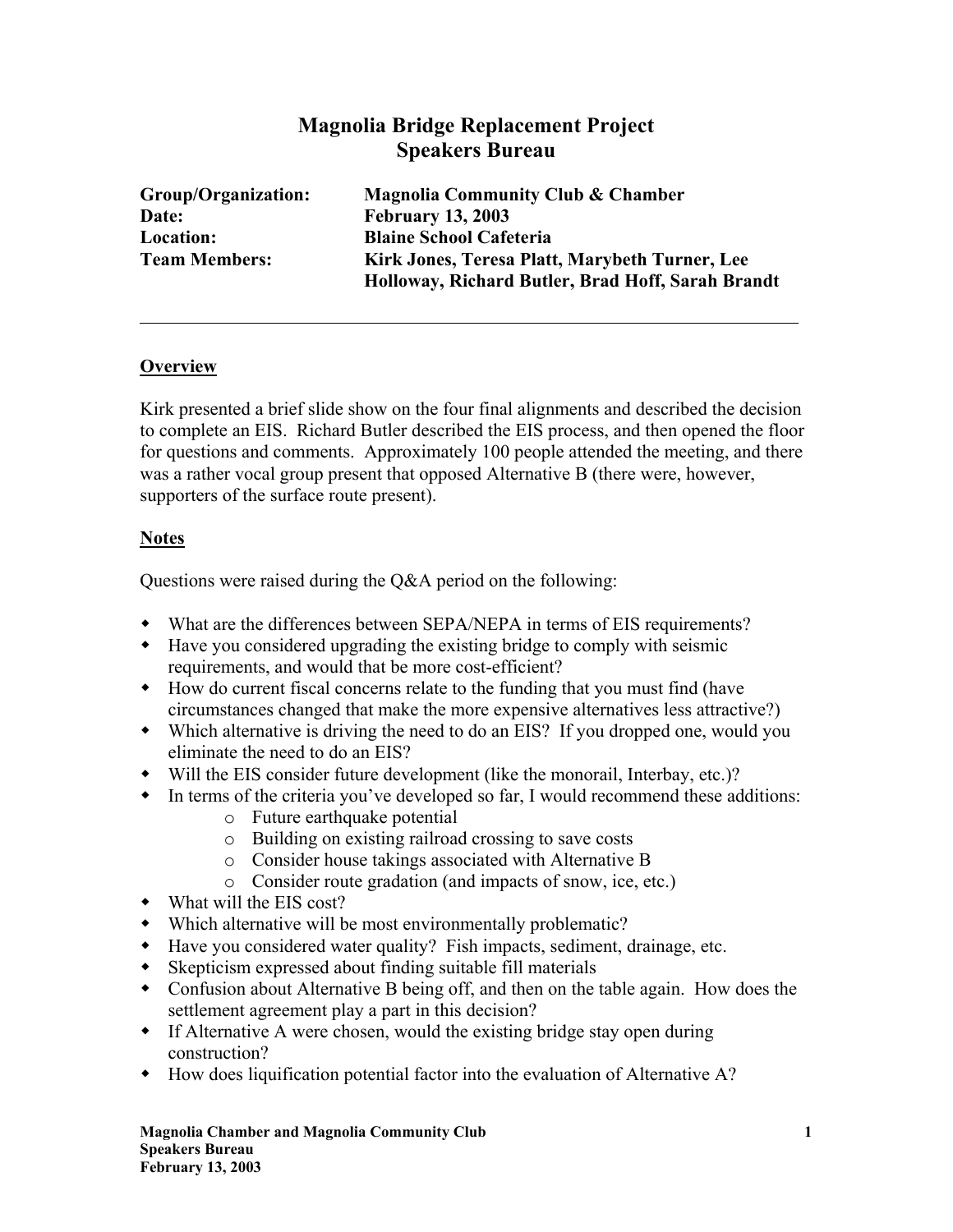- Safety/Low crime rates could be compromised if additional access points are created (i.e., 4 instead of 3 as under Alternative H)
- Concern over impacts to Smith Cove Park under Alternatives A and B
	- o Protect shoreline and habitat
	- o The "Treaty of Magnolia" created an underwater park and restricted building west of the Marina
	- o Respect parks!
- Many don't understand the relation/comparison between Alternatives A and B. Rerouting traffic as you would on B would not disperse traffic very well.
- Traffic congestion at the Village would be huge if Alternative B were selected.
- Have you considered a phased process for Alternative H, such as building the northern bridge first and then evaluating the need for the southern bridge? Would that eliminate the need for an EIS?
- Who is on the DAG? How were they chosen?
- Who is responsible for the final decision?
- Will Magnolia get a Medic 1 of its own if emergency access is compromised by your selection?
- Mudslides have been a concern of the past. Will Alternative B be more exposed and vulnerable to mudslides? There are already retaining walls for the existing bridge.
- The Washington State Shorelines Act applies to a 200-foot buffer area. How does Alternative A fall into this category?
- Which alternatives create the most residential displacements, and which create the least?
- What are the differences between residential displacements on the eastern end of Alternative H and those along Alternative B?
- $\bullet$  Do you know that  $32<sup>nd</sup>$  Avenue (Alternative B) crosses Wolf Creek?
- Why is Queen Anne so involved in the process?
- "Improved access to the waterfront" under Alternative B is actually a negative consequence.
- Does the schedule that expects construction by 2007 include litigation over Alternative B?
- Encouragement for residents to walk down  $32<sup>nd</sup>$  Avenue W to the water and appreciate its' beauty.
- Isn't it illegal to build a retaining wall in a greenbelt? The City has been prohibiting that until now, but seems to want to consider it for this project.
- How many proponents of Alternative B are losing their homes?
- If you just evaluated Alternative A, would you need to do an EIS? What would the timeframe be under that scenario?
- The claim that Alternative B creates a convenient route to the Village is not true. Other routes are or could be better.

# **Action Items**

None.